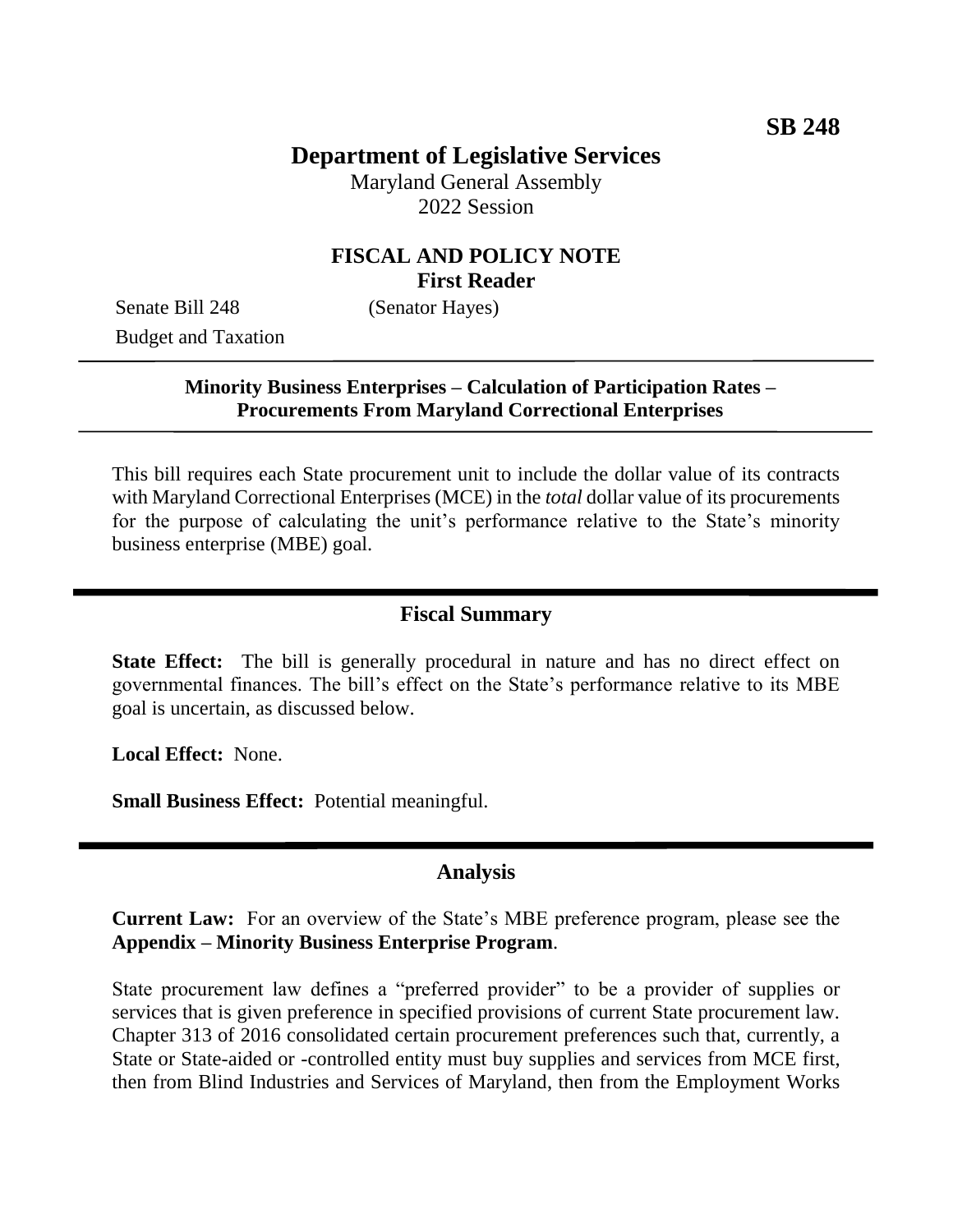Program if a community service provider or an individual with a disability-owned business provides the supplies or services, in that order of preference. Only if none of those entities produces or provides the desired supplies or services may a State agency issue a competitive procurement.

An agency's MBE performance for a given fiscal year is derived by dividing the total dollar value of contracts or subcontracts *awarded to MBEs* in a fiscal year (the numerator) by the total dollar value of *all* contracts awarded during the fiscal year (the denominator). In calculating the total dollar value of all contracts awarded (the denominator), an agency does not need to include the dollar value of any contracts awarded to preferred providers (including MCE).

**State Fiscal Effect:** By including the dollar value of MCE contracts in the total dollar value of all procurements, the bill increases the denominator used to calculate each agency's (and the State's) performance relative to the MBE goal. The bill has no effect on the numerator (value of MBE contracts and subcontracts). As a result, it lowers each agency's (and the State's) performance relative to the MBE goal. As agencies are required to purchase available goods and services from MCE, the bill likely has no effect on MCE sales. Similarly, the bill does not require, nor provide an incentive for, MCE to subcontract more of its business to MBEs since its sales to State agencies are mandated.

Instead, the bill creates an incentive for State agencies to increase the use of MBEs on all other contracts to offset the mathematical decrease in MBE performance that results from the bill. To the extent that they are able to do so, the bill has little or no effect on agencies' MBE performance relative to the goal. To the extent they are not able to do so, statewide MBE performance relative to the goal decreases.

**Small Business Effect:** The bill may enhance opportunities for MBEs to participate in State procurement.

## **Additional Information**

**Prior Introductions:** SB 635 of 2021, a bill with an identical effect, had a hearing in the Senate Education, Health, and Environmental Affairs Committee, but no further action was taken. Its cross file, HB 1302, was heard in the House Health and Government Operations Committee, but no further action was taken.

**Designated Cross File:** None.

**Information Source(s):** Department of General Services; Department of Public Safety and Correctional Services; Board of Public Works; Department of Legislative Services

SB 248/ Page 2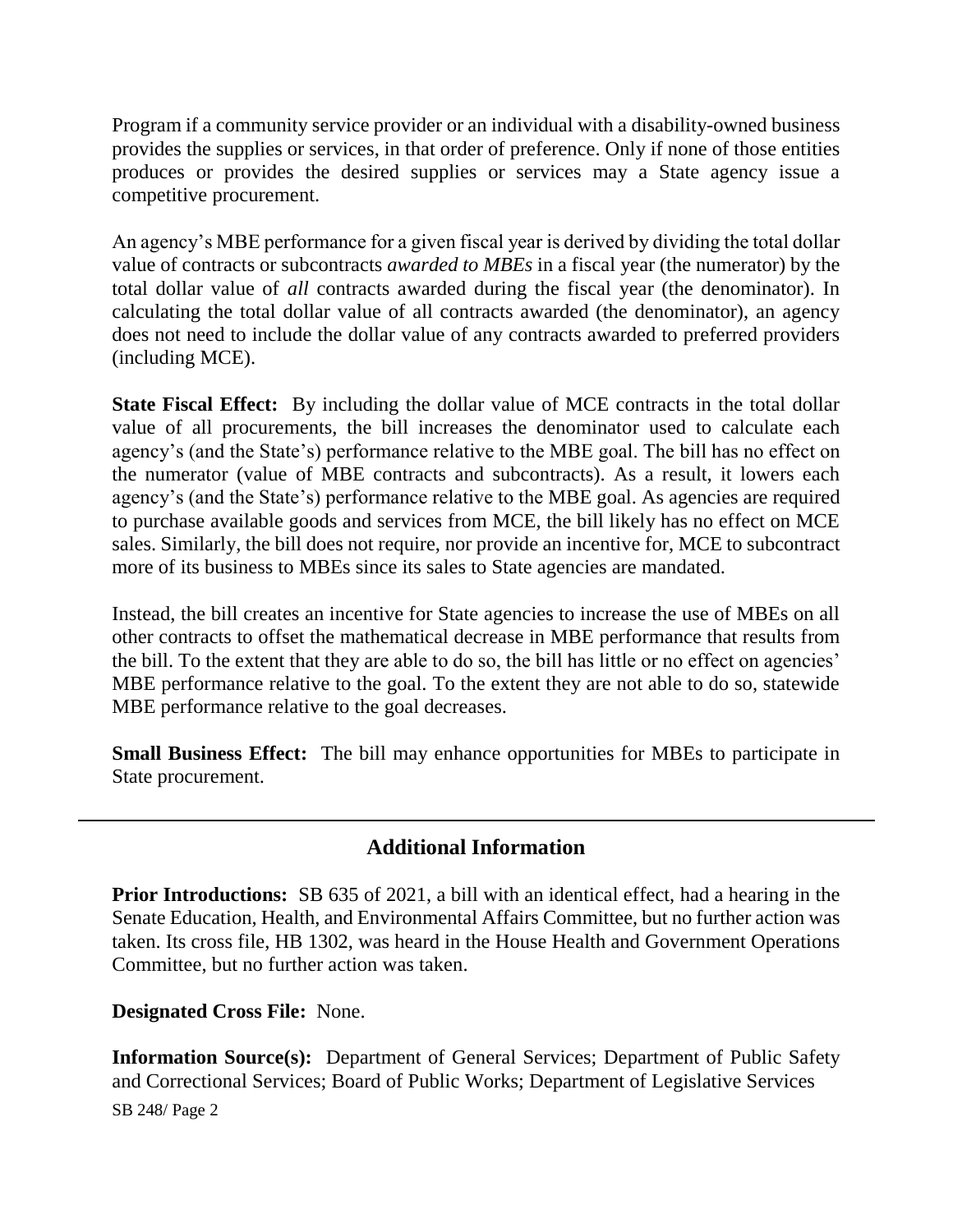Analysis by: Michael C. Rubenstein Direct Inquiries to: (410) 946-5510 (301) 970-5510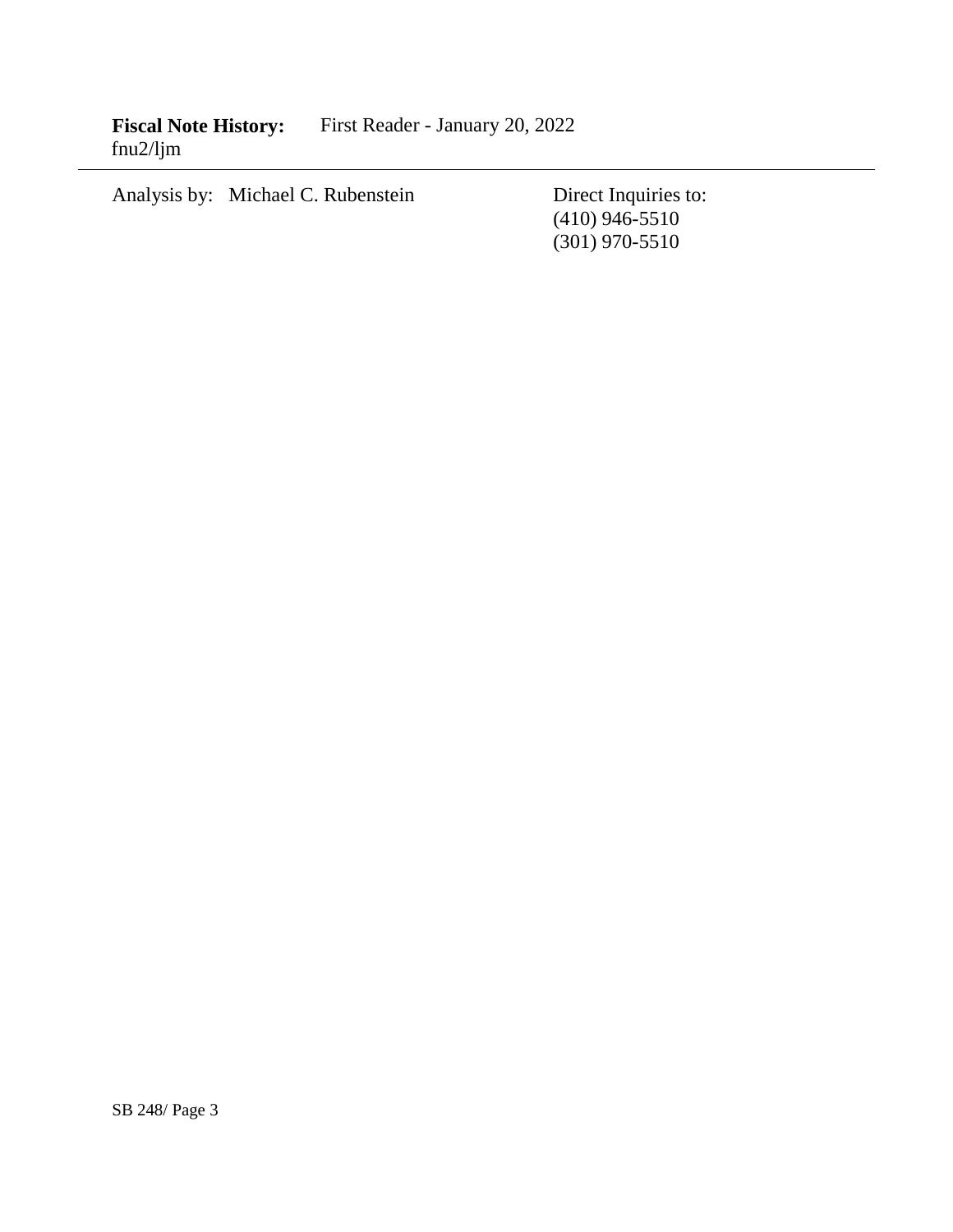# **Appendix – Minority Business Enterprise Program**

The State's Minority Business Enterprise (MBE) program requires that a statewide goal for MBE contract participation be established biennially through the regulatory process under the Administrative Procedure Act. The biennial statewide MBE goal is established by the Special Secretary for the Governor's Office of Small, Minority, and Women Business Affairs (GOSBA), in consultation with the Secretary of Transportation and the Attorney General. In a year in which there is a delay in establishing the overall goal, the previous year's goal applies. The Special Secretary is also required to establish biennial guidelines for State procurement units to consider in deciding whether to establish subgoals for different minority groups recognized in statute. In a year in which there is a delay in issuing the guidelines, the previous year's guidelines apply. The Maryland Department of Transportation (MDOT) is the State's MBE certification agency.

In August 2013, GOSBA announced a new statewide goal of 29% MBE participation that applied to fiscal 2014 and 2015; as no new goal has been established, the 29% goal remains in effect for fiscal 2022. GOSBA issued subgoal guidelines in July 2011 and then updated them effective August 2020, as summarized in **Exhibit 1.** The guidelines state that subgoals may be used only when the overall MBE goal for a contract is greater than or equal to the sum of all recommended subgoals for the appropriate industry, plus two. MBE prime contractors may count their own work for up to 50% of a contract's MBE goal and up to 100% of any contract subgoal. Their full participation counts toward the State's 29% goal.

|              |     | Architectural/ | <b>Construction Engineering Maintenance Technology Services Equipment</b> | <b>Information</b> |     | Supplies/ |
|--------------|-----|----------------|---------------------------------------------------------------------------|--------------------|-----|-----------|
| African      |     |                |                                                                           |                    |     |           |
| American     | 8%  | 7%             | 9%                                                                        | 10%                |     | 6%        |
| Hispanic     |     |                | 3%                                                                        |                    | 2%  | 2%        |
| Asian        |     |                | 2%                                                                        |                    | 3%  |           |
| Women        | 11% | 10%            |                                                                           | 10%                | 10% | 8%        |
| <b>Total</b> | 19% | 17%            | <b>14%</b>                                                                | 20%                | 15% | 16%       |
| Total $+2$   | 21% | 19%            | 16%                                                                       | 22%                | 17% | 18%       |

**Exhibit 1 Subgoal Guidelines for Minority Business Enterprise Participation**

Source: Governor's Office of Small, Minority, and Women Business Affairs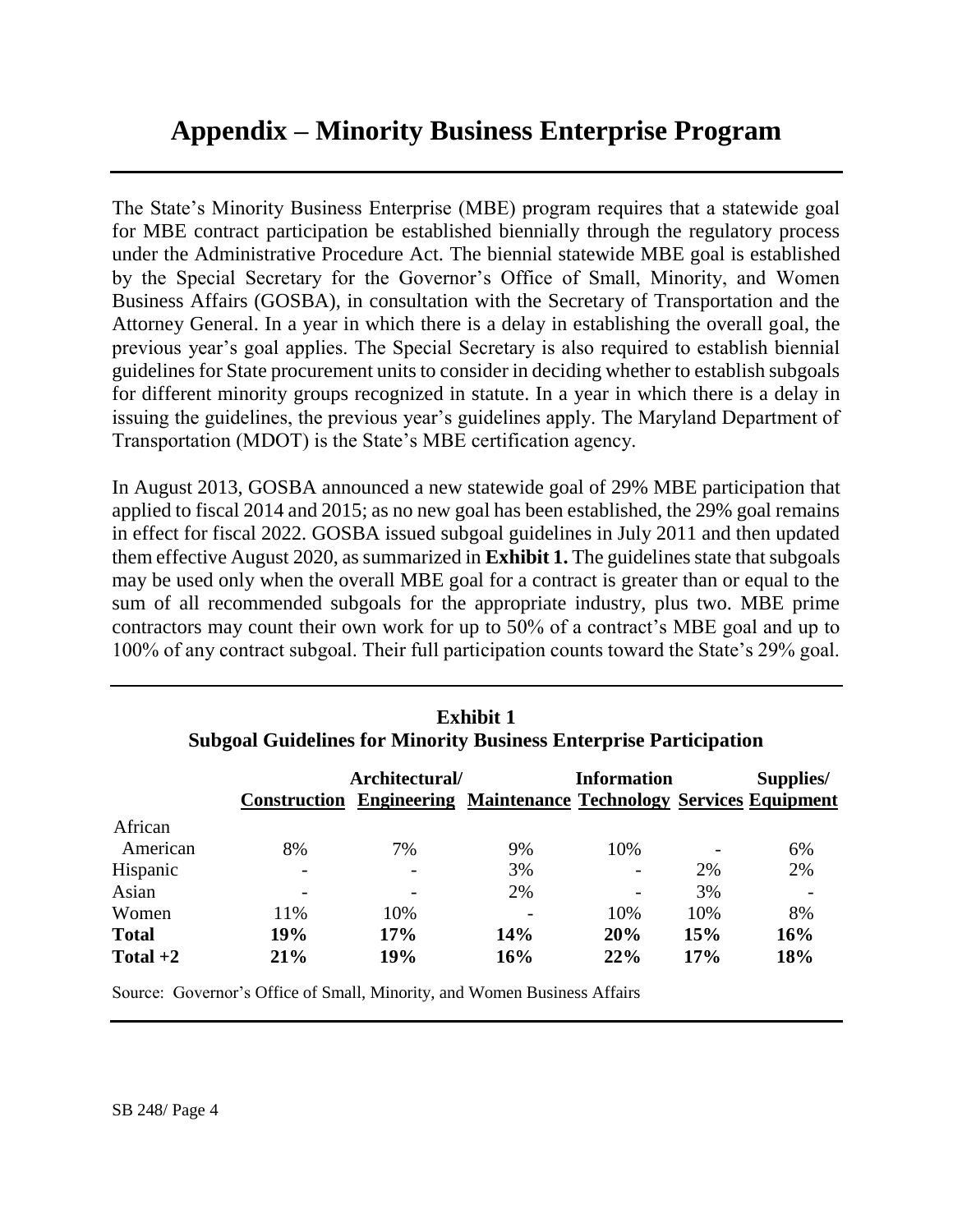There are no penalties for agencies that fail to reach the statewide target. Instead, agencies are required to use race-neutral strategies to encourage greater MBE participation in State procurements.

#### *History and Rationale of the Minority Business Enterprise Program*

In 1989, the U.S. Supreme Court held in the *City of Richmond v. J.A. Croson Co.* that state or local MBE programs using race-based classifications are subject to strict scrutiny under the equal protection clause of the Fourteenth Amendment to the U.S. Constitution. In addition, the ruling held that an MBE program must demonstrate clear evidence that the program is narrowly tailored to address actual disparities in the marketplace for the jurisdiction that operates the program. As a result, prior to each reauthorization of the State's MBE program, the State conducts a disparity study to determine whether there is continued evidence that MBEs are underutilized in State contracting.

The disparity study completed in 2017 serves as the basis for the most recent reauthorization of the MBE program. It found continued and ongoing disparities in the overall annual wages, business earnings, and rates of business formation between nonminority males and minorities and women in Maryland. For instance, average annual wages for African Americans (both men and women) were 37% lower than for comparable nonminority males; average annual wages for nonminority women were 33% lower than for comparable nonminority males. It also found continued disparities in the use of MBEs by the State compared to their availability in the marketplace to perform work in designated categories of work. For instance, African American-owned construction businesses were paid 5.1% of State construction contract dollars, but they made up 10.3% of the construction sector in the relevant State marketplace. Nonminority women-owned construction businesses were paid 7.5% of State construction contract dollars but made up 13.7% of the construction sector. According to the analysis, these differences were large and statistically significant.

The MBE program is scheduled to terminate July 1, 2022; Chapter 340 of 2017, which reauthorized the program for the eighth time since its inception, required a new disparity study to be completed by September 2021 to inform the subsequent reauthorization process. However, MDOT has requested an extension to September 2023 due to delays in procuring a consultant to conduct the study. The program may be reauthorized in its current form pending the completion of the study. **Exhibit 2** provides MBE participation rates for major Executive Branch agencies based on contract awards made during fiscal 2020, the most recent year for which data is available.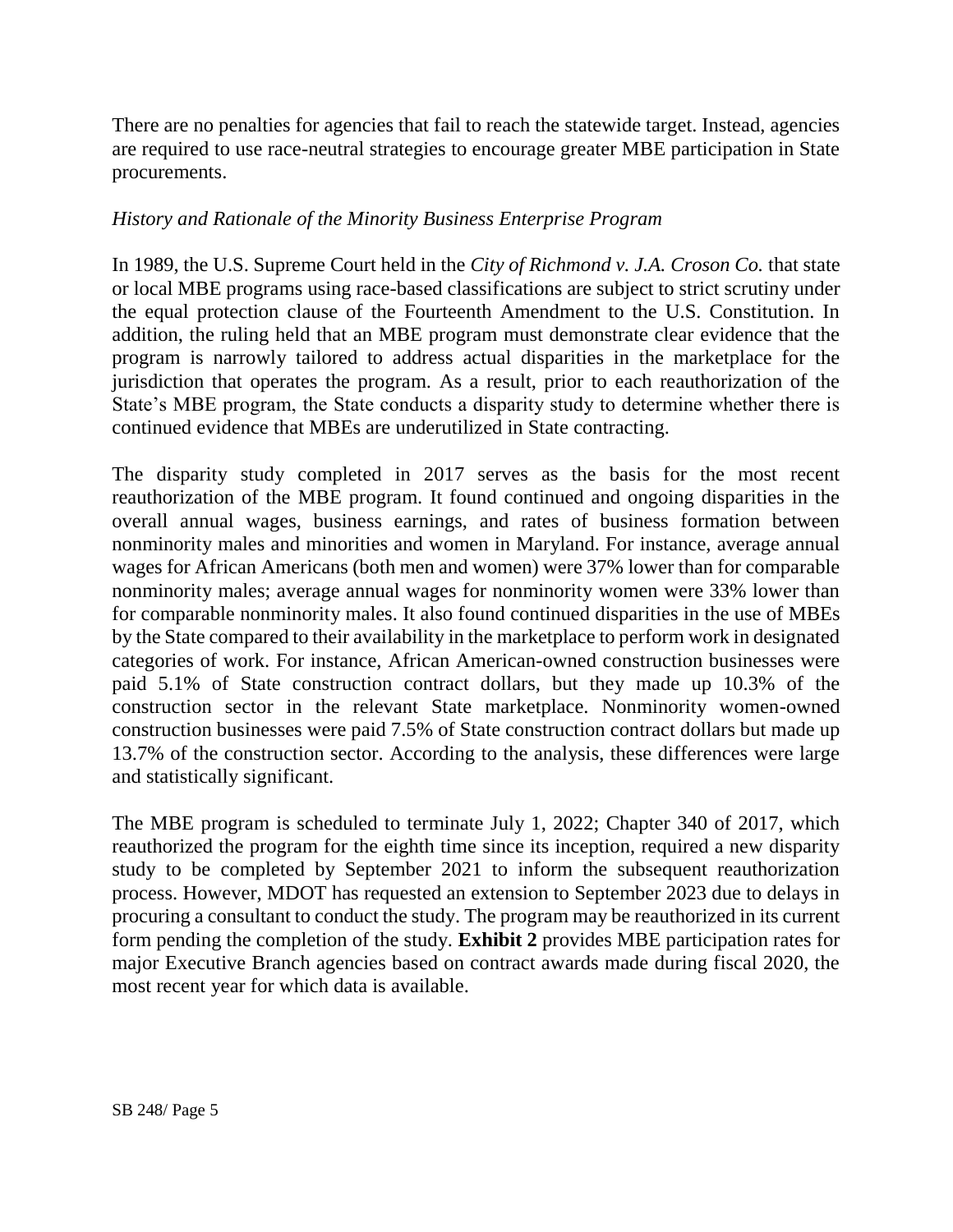| <b>Exhibit 2</b>                                                   |
|--------------------------------------------------------------------|
| <b>Minority Business Enterprise Participation Rates, by Agency</b> |
| <b>Fiscal 2020</b>                                                 |

| <b>Cabinet Agency</b>                          | % Participation |
|------------------------------------------------|-----------------|
| Aging                                          | 0.6%            |
| Agriculture                                    | 7.2%            |
| <b>Budget and Management</b>                   | 0.8%            |
| Commerce                                       | 9.1%            |
| Education                                      | 3.7%            |
| Environment                                    | 9.0%            |
| <b>Executive Department</b>                    | 1.4%            |
| <b>General Services</b>                        | 16.5%           |
| Health                                         | 10.5%           |
| <b>Higher Education Commission</b>             | 1.1%            |
| Housing and Community Development              | 20.9%           |
| <b>Human Services</b>                          | 7.2%            |
| <b>Information Technology</b>                  | 3.7%            |
| <b>Juvenile Services</b>                       | 5.6%            |
| Labor                                          | 6.0%            |
| Military                                       | 3.3%            |
| <b>Natural Resources</b>                       | 2.5%            |
| Planning                                       | 6.6%            |
| <b>State Police</b>                            | 24.0%           |
| <b>Public Safety and Correctional Services</b> | 11.3%           |
| Transportation - Aviation Administration       | 25.0%           |
| Transportation – Motor Vehicle Administration  | 38.6%           |
| Transportation – Office of the Secretary       | 22.0%           |
| Transportation - Port Administration           | 14.3%           |
| Transportation – State Highway Administration  | 18.4%           |
| Transportation - Transit Administration        | 17.0%           |
| Transportation - Transportation Authority      | 20.3%           |
| <b>Statewide Total</b> <sup>1</sup>            | 14.1%           |

<sup>1</sup> Includes the University System of Maryland, Morgan State University, St. Mary's College of Maryland, and non-Cabinet agencies.

Source: Governor's Office of Small, Minority, and Women Business Affairs